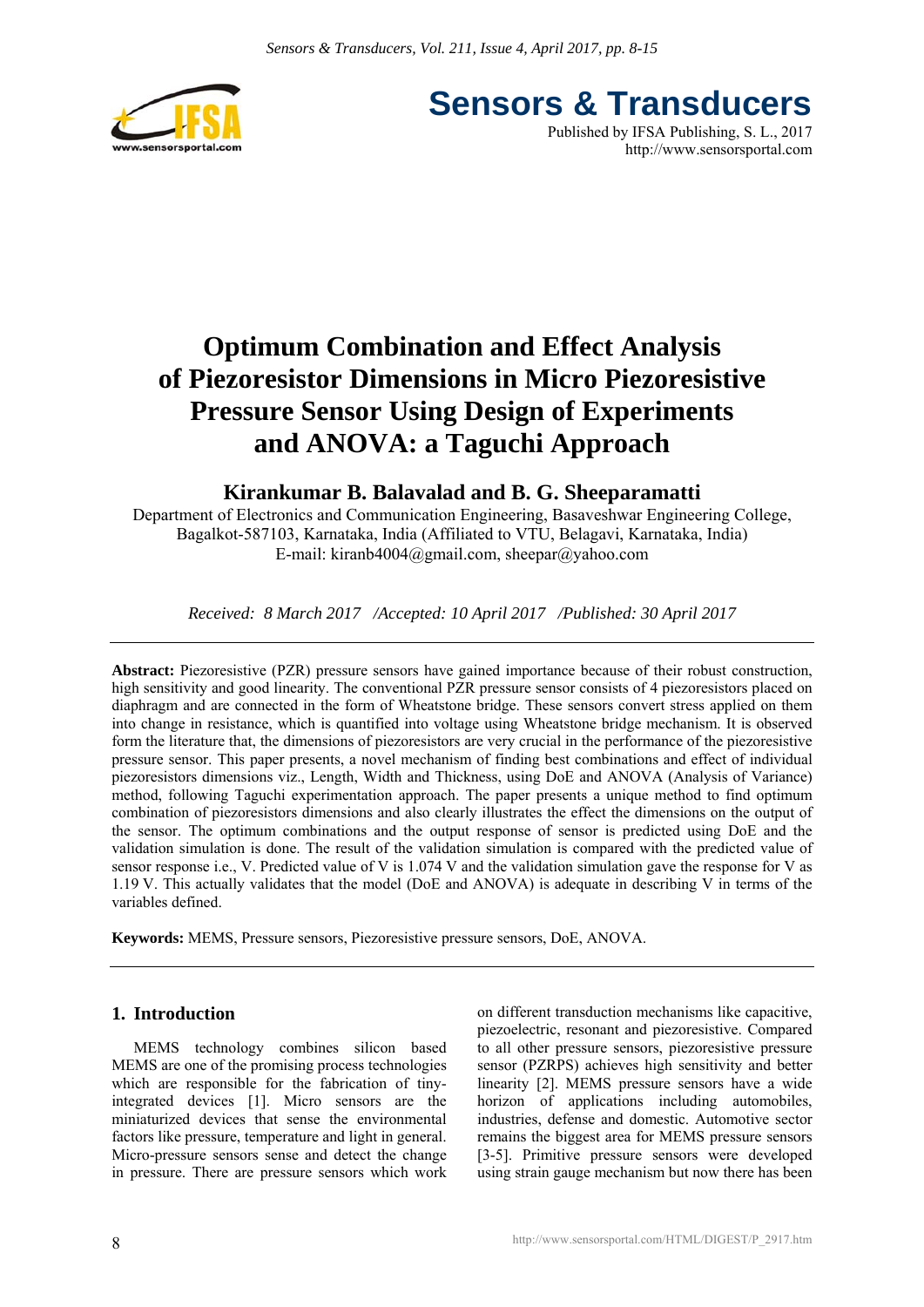a rapid development both in fabrication capabilities and packaging, after finding piezoresistivity in silicon and germanium [6-7]. Typically PZRPS are designed, analyzed and validated using Wheatstone bridge configuration. The piezoresistors are placed or diffused using boron diffusion on selected regions of maximum stress onto silicon diaphragm. Then these resistors are connected in the form of Wheatstone bridge [8]. Paper [9] presented, several types of semiconductor stress gauges to measure the longitudinal, transverse, shear stress and torque, and employed a Wheatstone bridge type gauge in mechanical signal sensing. Kanda's [10] model is referred for proper designing of the model in order to improve the performance of the sensor. The work in [11] presents the simulation and sensitivity analysis of four different models such as, piezoresistive pressure sensor by Lynn Fuller, Silicon pressure transducer by M. Bao, Pressure sensor die by Tai-Ran Hsu and Motorola Xducer Piezoresistor. [12] describes about the better techniques to enhance the performance of the sensor, designing sensor with optimized geometry of the diaphragm. Also shape and location of the piezoresistors are considered for better sensitivity.

Authors in [13] have analyzed relationship between the different dimensions of a square and circular diaphragm with Piezoresistors for a pressure range of 0 to 1MPa. Results show that the square diaphragm has the highest induced stress for a given pressure. The paper suggests that the square diaphragm is preferred for high pressure generating high stress. Paper [14] presents the design and simulation of MEMS Piezoresistive pressure sensor for the pressure sensing range of 0 to 1.1 bar. Authors present different configuration of piezoresistor placement using meander shape with different number of turns to enhance sensitivity. Diaphragm is an important part of the sensor and scholars have worked on optimization of the diaphragm to improve the performance of the sensor. Paper [15] presents, optimization of a piezoresistive MEMS pressure sensor to find an optimal diaphragm shape by Finite Element Method using ABAQUS®. Three different shapes of diaphragms are considered in this study, they are circular, square and rectangular diaphragms. There are works in literature, worked on finding the optimum combination of piezoresistors dimensions to obtain better output voltage and sensitivity. Taguchi method has been utilized for optimization in literature, paper [16] presents the use of Taguchi and Two-Level Factorial approach to optimize the size of diaphragm thickness, slot width, and slot length for capacitive sensor.

Paper [17], has used Taguchi method to understand the effect of parameters in analyzing the silicon piezoresistive pressure sensor. There are works on studying the effect of piezoresistor dimensions, paper [8] presents design of silicon based piezoresistive micro pressure sensor. Finite Element Analysis is used find the effect of design parameters like the side length and the thickness of the diaphragm in determining the sensitivity of the sensor. The paper makes an effort to determine the optimum length and positioning of piezoresistors. Our previous work [18] describes the design and simulation of micro piezoresistive pressure sensor for pressure range of 0 to 1 MPa. The works considers placement of piezoresistors at maximum stress area and piezoresistor dimensions were varied to find the better combination. All the works mentioned, considers the placement of resistors at maximum stress area. But there are very little works which explains the individual resistor dimensions viz., length, width and thickness effect on the output of the sensor. In this work DoE and ANOVA (Analysis of Means) using Taguchi method are in used to find the best combination of piezoresistors dimensions and to analyze the effect of individual piezoresistor dimensions on the output of the sensor. This paper is the first of its kind in find the optimized dimensions and illustrate the individual piezoresistor effect on sensor performance using DoE and ANOVA.

Organization of the paper: Section 2 illustrates the design of the piezoresistive pressure sensor, in Section 3 describes the use of DoE to find the optimum combinations of piezoresistors for high sensor response (output voltage). Section 4 describes the use of ANOVA to analyze the effect of piezoresistor dimensions on the sensor performance. Section 5 proposes conclusion.

# **2. Design of Piezoresistive Pressure Sensor**

Piezoresistive pressure sensor is designed with placing four piezoresistors on a square diaphragm. The diaphragm dimension is  $400 \mu m \times 400 \mu m$  and 10 µm thickness (Fig. 1) [18].



**Fig. 1.** Piezoresistor pressure sensor schematic view.

P-type silicon piezoresistors are used as they exhibit good gauge factor compared to n-type. Diaphragm is considered as n-type silicon. Cr and Al is used as connectors. Cr is usually considered to have a bonding between the semiconductor and the metal contact. The properties of the materials used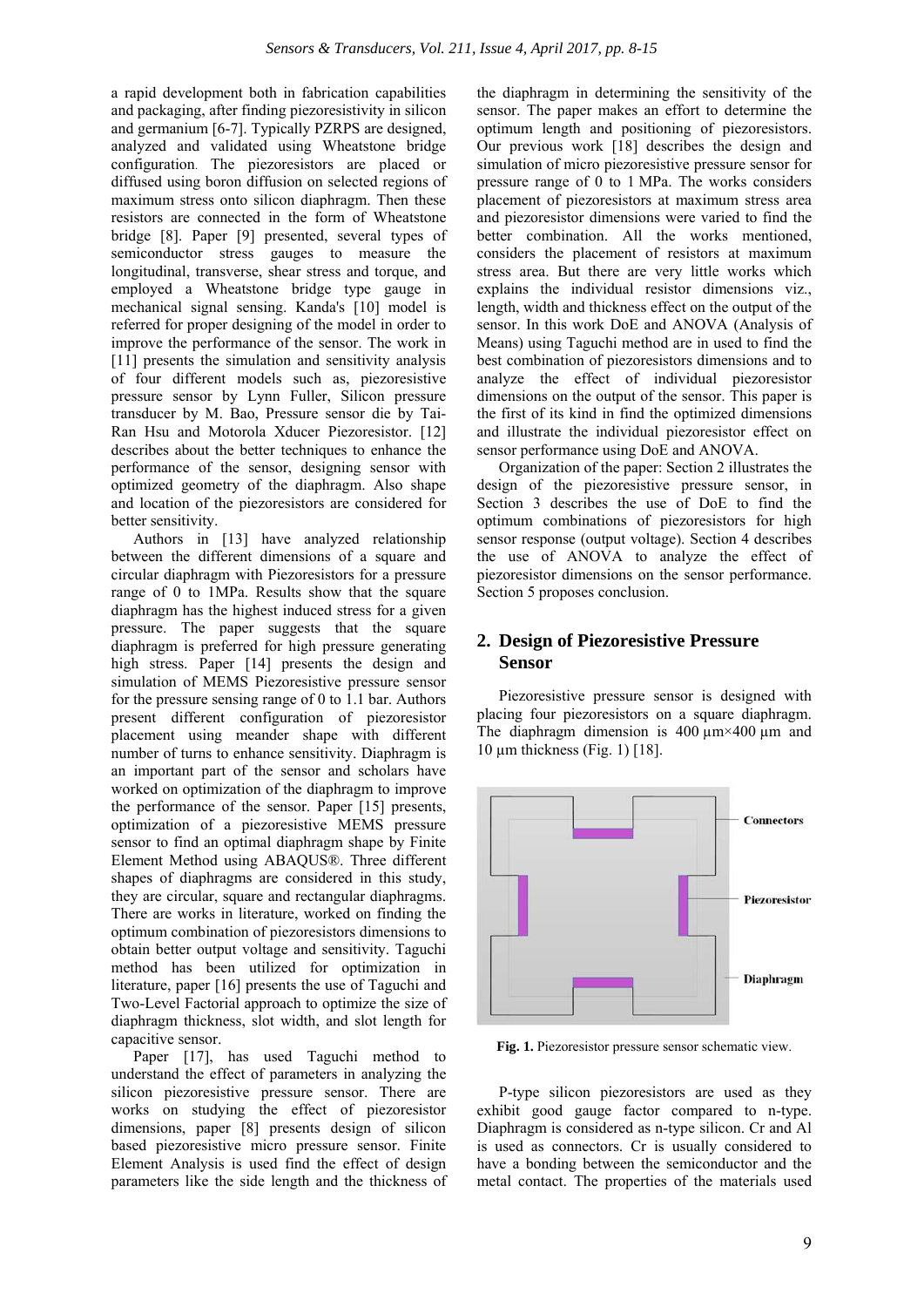for simulation are mentioned in Table 1. Resistors and connectors are configured in the form of Wheatstone bridge with applied input voltage of 5 V. Initially the bridge is balanced with a small offset voltage. Pressure in applied to the back side of the diaphragm, as shown in Fig. 2.

| Material<br><b>Property</b> | <b>P-type Silicon</b><br>(Piezoresistors) | <b>N-type Silicon</b><br>(Diaphragm) |  |
|-----------------------------|-------------------------------------------|--------------------------------------|--|
| Young's<br>Modulus          | $129$ GPa                                 | 170 GPa                              |  |
| Poisson's<br>ratio          | 0.22                                      | 0.28                                 |  |
| Density                     | 2330 [kgm <sup>-3</sup> ]                 | 2330 [ $kgm^{-3}$ ]                  |  |



**Fig. 2.** Piezoresistive Pressure Sensor.

Pressure is varied from 0 to 1 MPa following the design aspects mentioned in our previous work [18] i.e., diaphragm thickness 10 um is considered, keeping fabrication aspects in mind. For diaphragm dimensions, the concept of thin plate theory has been included, according to which the length of the diaphragm must be at least  $10 \text{ um} \times 20 = 200 \text{ um } [19]$ . Small deflection theory of bending of thin plates says that, the maximum deflection must be within  $1/5<sup>th</sup>$  of the thickness of the diaphragm. So the diaphragm with 10 um thickness should have deflection around 2 µm. The diaphragm dimensions were finally fixed by carrying out simulation of maximum deflection v/s diaphragm dimensions. Simulation results show that the maximum diaphragm dimension should be 400 um×400 um and the results are mentioned in Table 2.

**Table 2.** Diaphragm dimension and displacement.

| <b>Diaphragm</b><br>Thickness (um) | <b>Diaphragm</b><br>Size $(\text{um}^2)$ | Max.<br>Displacement (um) |
|------------------------------------|------------------------------------------|---------------------------|
| 10                                 | $400\times400$                           | 2.6254                    |
| 10                                 | $500 \times 500$                         | 6.3379                    |
| 10                                 | $600\times600$                           | 13.024                    |

The designed models are simulated using COMSOL Multiphysics. The designed models are simulated for the pressure range of 0 to 1 MPa. The potential distribution plot is shown in Fig. 3 for input voltage of 5 V.



**Fig. 3.** Electric potential of the PZR pressure sensor.

# **3. DoE: A Taguchi Approach to Find Optimum Combination of Piezoresistor Dimensions**

Basically the paper follows Design of Experiments using Taguchi methods. Taguchi method is also known as robust design method. This method considers first the number of parameters influencing the quality characteristics/responses of the devices [20]. Typically, a process optimization will have several control factors which directly decide the desired value of the output. The optimization process then involves determining the best control factor levels so that the output is at the desired level [21]. In this case the design set up and performance parameters are described in Fig. 4.



**Fig. 4.** Signal Factor diagram for DoE.

Pressure is input to the sensor, the performance of the sensor in normal operating conditions mainly depend upon, diaphragm dimensions and piezoresistor dimensions. In this work the focus in on finding the effect of individual resistor dimensions on the performance of the sensor, keeping all other conditions ideal. Although temperature is one of the noise factors which affect the performance of the sensor, it is not considered here as the focus is on PZR dimensions optimization. DoE was performed with varying dimensions of piezoresistors with predefined combinations following L9 orthogonal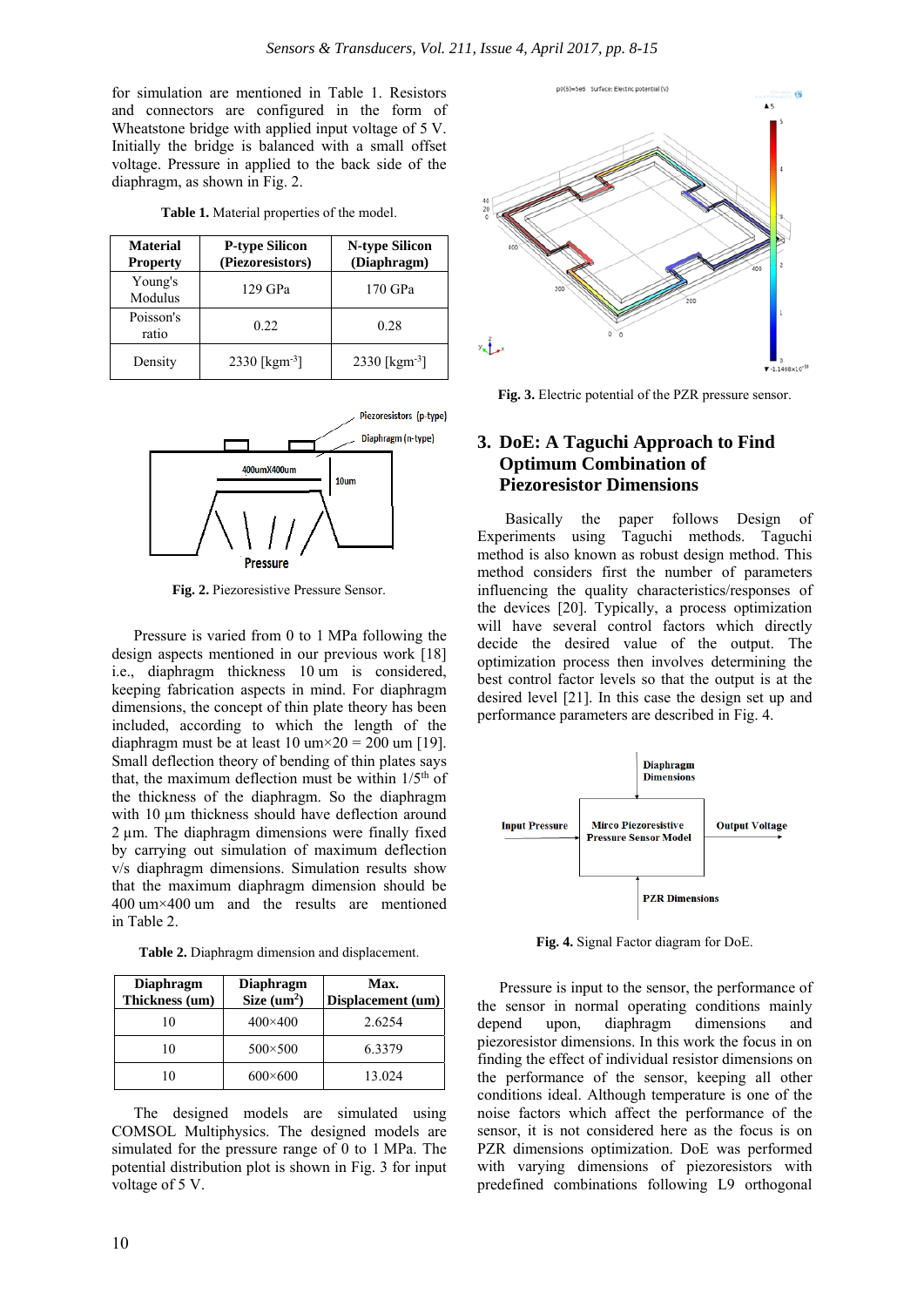array. Although DoE gives insight about the effect and optimum piezoresistor combinations, there is one more method called ANOVA (Analysis of Means), which gives a better insight of effect analysis of individual dimension effect analysis. In this work both DoE and ANOVA are used to serve the cause.

The factors affecting the sensor performance are piezoresistor dimensions viz., 1. Length (A). 2. Width (B). 3. Thickness (C).

The above mentioned factors are taken here for effect analysis and to find the optimum combinations. Each of these factors (A, B, C) are assigned with the three distinct levels. The level assignment is based on the literature studies and the papers (works on piezoresistor pressure sensors) that we have published. The literature reveals that the lower bound on the piezoresistor length is  $50 \mu m$ , for width it is  $5 \mu m$  and for thickness it is  $4 \mu m$  (and below). The upper bound happens to be  $100 \mu m$  for length, 15  $\mu$ m for width and 6µm for thickness. Table 3, presents the factors and their levels assigned.

**Table 3.** Factors and their levels.

| <b>Factors</b>  | <b>Level 1</b> | Level 2   | Level 3     |
|-----------------|----------------|-----------|-------------|
| Length $(A)$    | $50 \mu m$     | 75 um     | $100 \mu m$ |
| Width (B)       | 5 um           | 10 um     | 15 um       |
| Thickness $(C)$ | um             | $5 \mu m$ | $6 \mu m$   |

For the levels assigned, the simulation was conducted as per the L9 orthogonal array, which is a standard array. In this array 1, 2, 3 represent the levels of respective factors. In the array, for any pair of columns, all combinations of factor levels occur and they occur equal number of times, hence the array is orthogonal. The last column of the Table 3, represents the responses, i.e., output voltage of the sensor. Simulation was conducted for six repeated times and an average value is taken for say experiment i, where  $i = 1, 2, 3, \ldots 9$  different experiments/simulation combinations. The factors, their combination and the simulation results are tabulated in Table 4.

**Table 4.** Experiment as per L9 orthogonal array.

|                         | <b>Column Number and Factor</b><br><b>Assigned</b> |                    |                               | <b>Output Voltage</b><br>$'V'$ (mV) at |  |
|-------------------------|----------------------------------------------------|--------------------|-------------------------------|----------------------------------------|--|
| Expt.<br>N <sub>0</sub> | 1.<br>Length<br>(A)                                | 2.<br>Width<br>(B) | 3.<br><b>Thickness</b><br>(C) | 1MPa of input<br>pressure              |  |
| 1                       |                                                    |                    |                               | $V_1 = 348.02$                         |  |
| 2                       |                                                    | 2                  | 2                             | $V_2 = 203.73$                         |  |
| 3                       |                                                    | 3                  | 3                             | $V = 183.69$                           |  |
| 4                       | 2                                                  |                    | 2                             | $V_4 = 769.93$                         |  |
| 5                       | 2                                                  | 2                  | 3                             | $V_5 = 424.22$                         |  |
| 6                       | $\overline{2}$                                     | 3                  |                               | $V_6 = 351.35$                         |  |
| 7                       | 3                                                  |                    | 3                             | $V_7 = 1169$                           |  |
| 8                       | 3                                                  | 2                  |                               | $V_8 = 715.37$                         |  |
| q                       | $\mathbf{3}$                                       | ζ                  |                               | $V_9 = 483.67$                         |  |

From the response data in the Table 3, the overall mean is computed, as

$$
m = \frac{1}{9} \sum_{i=1}^{9} V_i = \frac{1}{9} [V_1 + V_2 + \dots + V_9]
$$
  
= 516.54 mV

#### **3.1. Effect of Factors at Different Levels**

This section presents the effect of the Length, Width and Thickness factors at different levels. All the mean values and effect values are in mV.

#### **3.1.1. Effect of Length (A) at Different Levels**

The effect of Length (A) at level 3 is given by the result of experiment number 7, 8, 9.

$$
m_{A3} = \frac{1}{3} [V_7 + V_8 + V_9] = 789.34
$$

The effect of Length (A) at level 2 is given by the result of experiment number 4, 5, 6.

$$
m_{A2} = \frac{1}{3} [V_4 + V_5 + V_6] = 515.16
$$

The effect of Length (A) at level 1 is given by the result of experiment number 4, 5, 6.

$$
m_{A1} = \frac{1}{3} [V_1 + V_2 + V_3] = 245.14
$$

The effect of length (A) at level A3 is given by,  $(m<sub>A3</sub>-m) = 272.8$ .

The effect of length (A) at level A2 is given by,  $(m_{A2}-m) = -1.38$ .

The effect of length (A) at level A1 is given by,  $(m_{A1} - m) = -271.40$ .

#### **3.1.2. Effect of Width (B) at Different Levels**

The effect of Width (B) at level 3 is given by the result of experiment number 3, 6, 9.

$$
m_{B3} = \frac{1}{3} [V_3 + V_6 + V_9] = 339.57
$$

The effect of Width (B) at level 2 is given by the result of experiment number 2, 5, 8.

$$
m_{B2} = \frac{1}{3} [V_2 + V_5 + V_8] = 447.77
$$

The effect of Width (B) at level 1 is given by the result of experiment number 1, 4, 7.

$$
m_{B1} = \frac{1}{3} [V_1 + V_4 + V_7] = 762.31
$$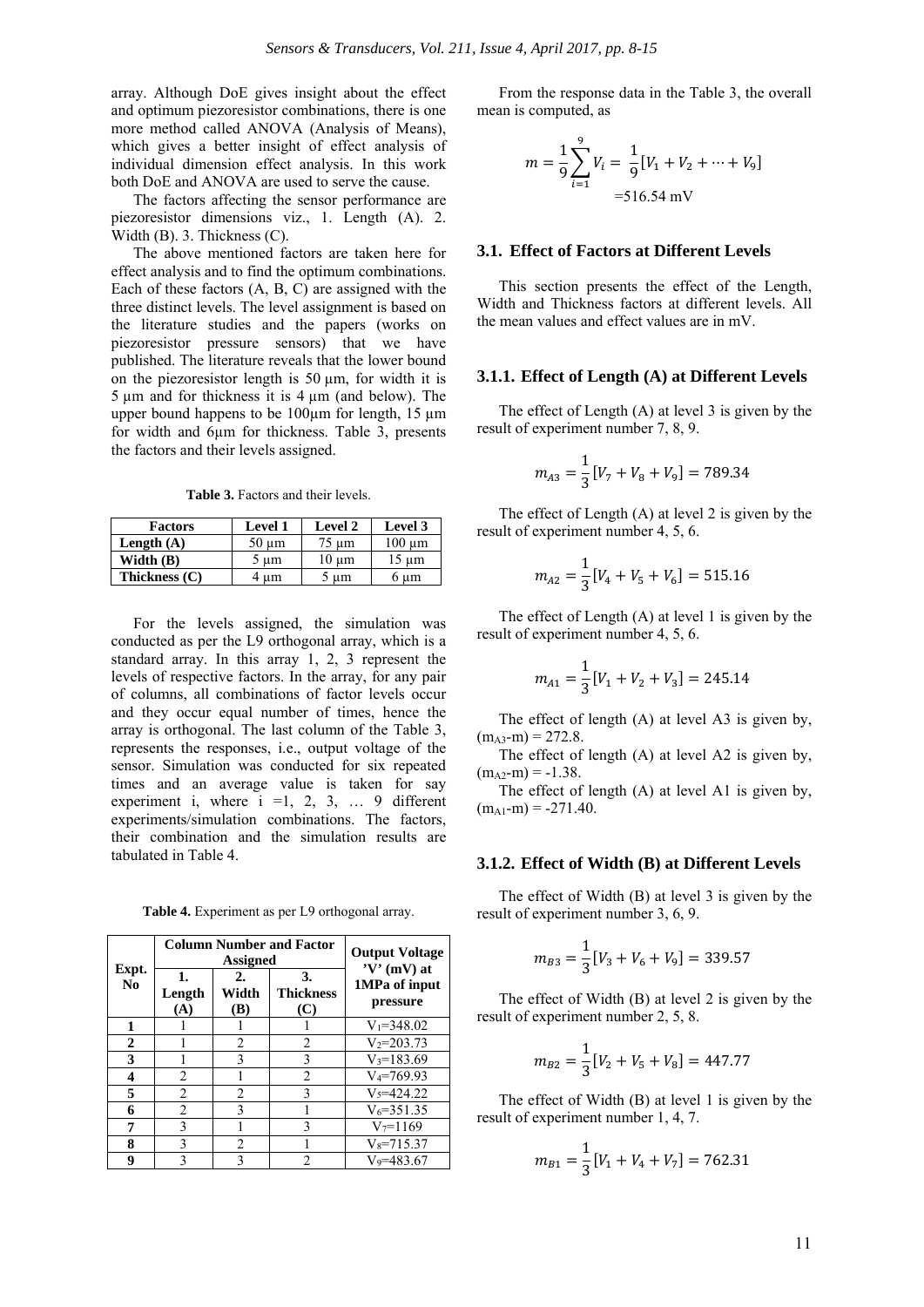The effect of Width (B) at level B3 is given by,  $(m_{B3}-m) = -176.97$ .

The effect of Width (B) at level B2 is given by,  $(m_{B2}-m) = -68.77$ .

The effect of Width (B) at level B1 is given by,  $(m_{B1}-m) = 245.77.$ 

#### **3.1.3. Effect of Thickness (C) at Different Levels**

The effect of Thickness (C) at level 3 is given by the result of experiment number 3, 5, 7.

$$
m_{C3} = \frac{1}{3} [V_3 + V_5 + V_7] = 592.30
$$

The effect of Thickness (C) at level 2 is given by the result of experiment number 2, 4, 9.

$$
m_{C2} = \frac{1}{3} [V_2 + V_4 + V_9] = 485.77
$$

The effect of Thickness (C) at level 1 is given by the result of experiment number 1, 6, 8.

$$
m_{C1} = \frac{1}{3} [V_1 + V_6 + V_8] = 471.58
$$

The effect of Thickness (C) at level C3 is given by,  $(m<sub>C3</sub>-m) = 75.76$ .

The effect of Thickness (C) at level C2 is given by,  $(m_{C2} - m) = -30.77$ .

The effect of Thickness (C) at level C1 is given by,  $(m_{C1} - m) = -44.96$ .

All the above calculations are theoretical. The same was implemented using Minitab 17 software the results show exact similarities to the theoretical. The individual analysis of means for Length, width and thickness are plotted in Figs. 5, 6, 7. All the factors effects can be plotted in the form of means plots as shown in Fig. 8.

Above figure shows the analysis of means for length factor of piezoresistor. This mean is around the overall mean. Where  $\alpha$  is the maximum acceptable level of risk for rejecting a true null hypothesis. It is expressed as a probability ranging between 0 and 1. A is frequently referred to as the level of significance, it should be set before beginning the analysis. The most commonly used alevel is 0.05. At this level, the chance of finding an effect that does not really exist is only 5 %. Fig. 7, describes the means plot for piezoresistor thickness factor. All level factor effects can be observed that they are near to overall mean.

The combined plot of analysis of means for all three factors is shown in Fig. 8.

The interaction plot of the 3 factors is plotted in Fig. 9. The plot considers the interaction of all factors, keeping one factor constant and varying other two. This plot gives better insight on optimum levels and combinations desired.



**Fig. 5.** Analysis of Mean for Length.



**Fig. 6.** Analysis of Mean for Width.



**Fig. 7.** Analysis of Mean for Thickness.



**Fig. 8.** Analysis of Means for the factors.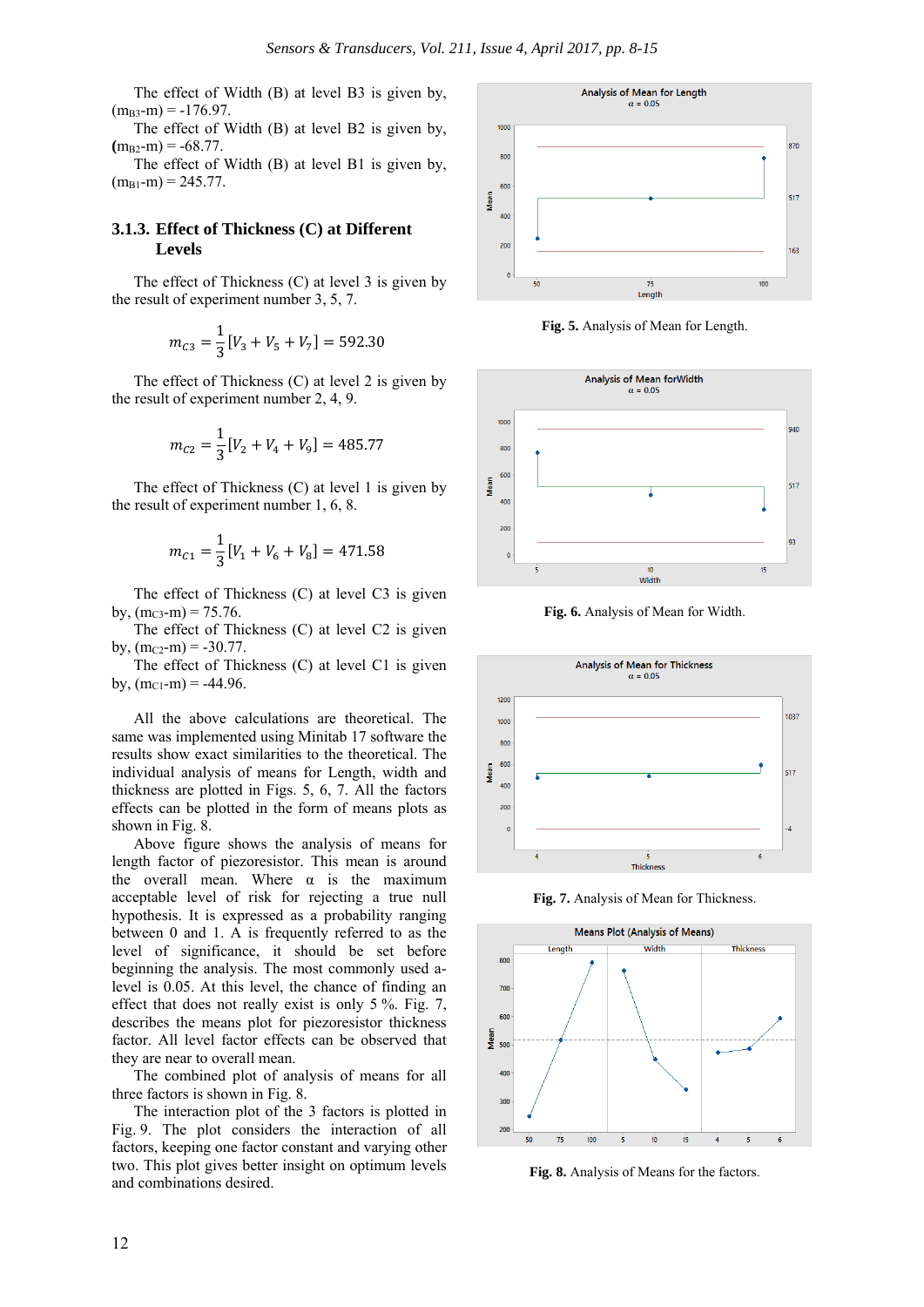

**Fig. 9.** Interaction plot for 3 factors.

Based on the theoretical calculation, observations and plots using Minitab 17, now we can find the optimum combinations of factors. The optimum combinations are indicated where the contribution of the level to deviate away from the mean. Table 5, presents the optimum levels indicated with \* mark.

**Table 5.** Optimum Combinations.

|                | <b>Levels</b> |        |         |  |
|----------------|---------------|--------|---------|--|
| <b>Factors</b> |               |        |         |  |
| A Length       | 245.14        | 515.16 | 789.34* |  |
| <b>B</b> Width | $762.31*$     | 447.77 | 339.57  |  |
| C Thickness    | 471.58        | 485.77 | 592.30* |  |

The means plot describes thickness has got least effect, so it can be neglected while considering the combinations. But considering all factor effects the optimum combinations to have enhancement in output voltage the combinations need to be preferred are  $A_3B_1C_3$  or  $A_3B_1C_2$ . Minitab 17 was trained for optimum combinations, and the following plot shows the required combinations with levels, which are in accordance with the calculated optimum combinations. The optimum combinations with levels are plotted in Fig. 10.



**Fig. 10.** Optimization Plot.

The objective of the Taguchi methods is to predict optimum condition/combinations. The optimum predicted conditions as mentioned in the Table 5  $A_3B_1C_3$ . Using the additive model, the value of V under optimum combinations as,

$$
V = m + (m_{A3} - m) + (m_{B1} - m) + (m_{C3} - m)
$$
  
= 1.074V

A verification simulation is conducted after determining the optimum conditions and predicting the response with these combinations. The result of the verification simulation is compared with the predicted value of V. Predicted value of V is 1.074 V and the verification simulation gave the response for V as 1.19 V. So this actually concludes that this model is adequate in describing V in terms of the variables defined.

# **4. ANOVA: Analysis of Means Approach to Find the Effect of Piezoresistor Dimension of Sensor Response**

The effect of different factors of piezoresistor and an optimized levels and combinations were defined using means plot in the previous section. But the better insight of relative effect of different factors can be obtained by decomposition of variance, known as Analysis of Variance (ANOVA). ANOVA also provides the variance for the factor effects and variance of the prediction error. It involves three decompositions viz., grand sum of squares, sum of squares due to mean and total sum of squares.

Where **Total sum of squares = (Grand sum of squares – sum of squares due to mean)** 

The model of experimentation is same as defined in Section 3 following Fig. 4. All factor and their levels defined in above section i.e., in DoE are followed in this section too. Same responses i.e., the output voltage for input pressure of 1 MPa is considered for ANOVA.

#### **ANOVA:**

- 1. Grand Sum of Squares (GSS) is given by  $GSS = \sum_{i=1}^{9} V_i^2 = 3204819.33 \text{ (mV)}^2$
- 2. Sum of Squares due to Mean (GSM) is given by  $GSM =$ (number of experiments) $Xm<sup>2</sup>$  $= 9(516.54)^{2} = 2401322.14$  (mV)<sup>2</sup>
- 3. The Total Sum of Squares (TSS) is given by  $TSS = \sum_{i=1}^{9} (V_i - m)^2 = 803373.24 \text{ (mV)}^2$
- 4. TSS=GSS-GSM=3204819.33-2401322.14≈ 803497.19 (mV)2
- 5. Sum of Squares due to individual factors 1) Sum of squares due to Factor A. Length  $=[3(m_{A1}-m)^{2}+3(m_{A2}-m)^{2}+3(m_{A3}-m)^{2}]$  $=444239.11$  (mV)<sup>2</sup>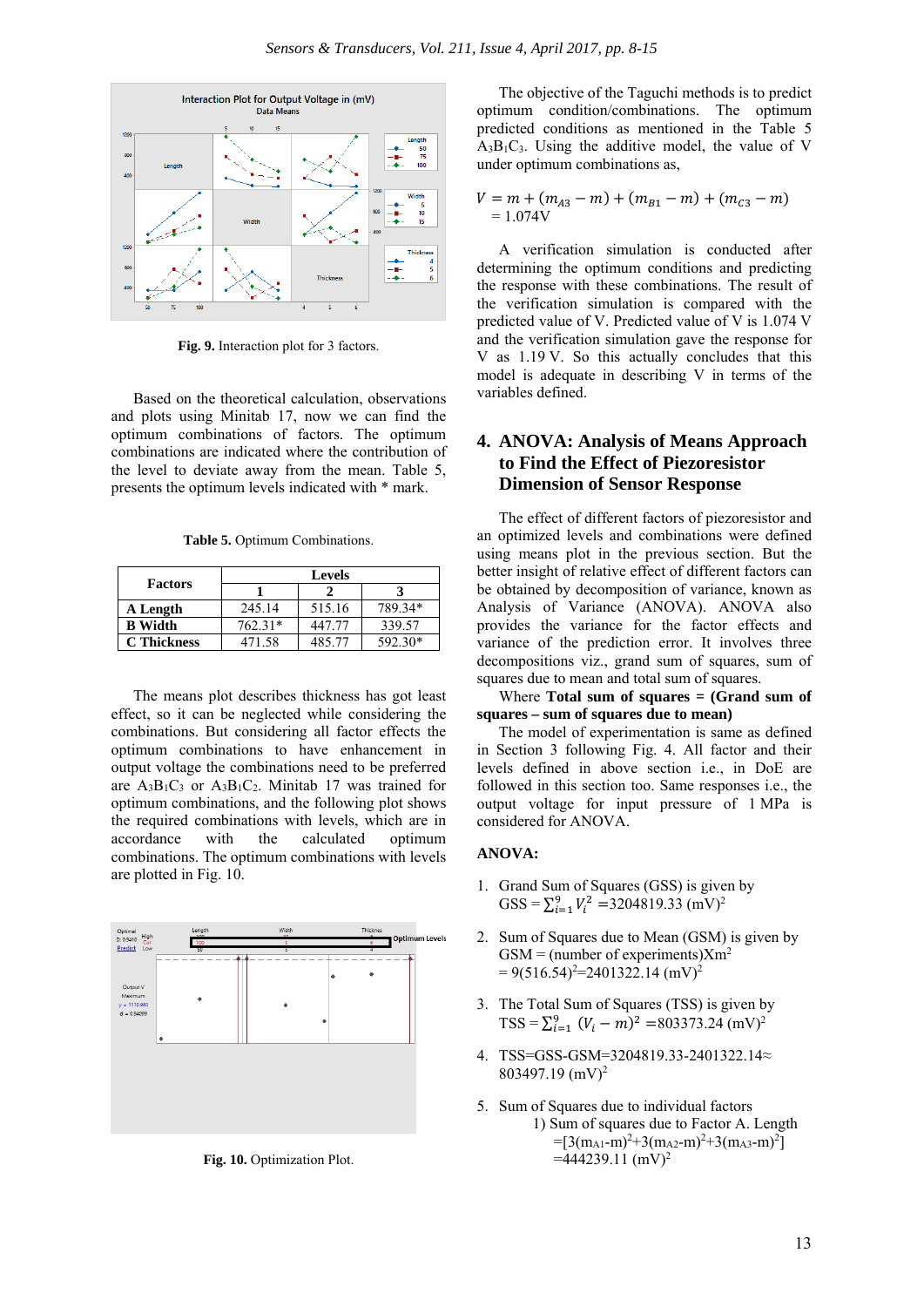2) Sum of Squares due to Factor B. Width =[3(mB1-m)2 +3(mB2-m)2 +3(mB3-m)2 ] =289351.74 (mV)2 3) Sum of Squares due to Factor C. Thickness =[3(mC1-m)2 +3(mC2-m)2 +3(mC3-m)2 ] =26123.30 (mV)2

Based on the above findings, ANOVA table is prepared, and is shown in Table 6.

**Table 6.** ANOVA table.

| <b>Factors</b> | <b>DoF</b>     | Sum of<br><b>Squares</b> | Mean<br><b>Squares</b> | <b>F</b> Ratio |
|----------------|----------------|--------------------------|------------------------|----------------|
| A. Length      | 2              | 444239.11                | 222119.55              | 1.211          |
| B. Width       | $\mathfrak{D}$ | 289351.74                | 144675.87              | 0.78           |
| C. Thickness   | 2              | 26123.30                 | 13061.65               | 0.007          |
| Error          | $\mathbf{0}$   |                          |                        |                |
| Total          | 6              | 759714.15                |                        |                |
| (Error)        |                | 733590.85                | 183397.71              |                |

The above table is prepared by neglecting the effect of factor C-Thickness, as it has minimum effect.

DoF - Degree of Freedom. F ratio is calculated by F=Mean square value/error.

From ANOVA Table 6, factor A is responsible for  $(444239.11/759714.15)=58.47\%$  percent of variation of V (output voltage). Simillarly All factor effects are tabulated in Table 7.

**Table 7.** Effect of individual factors on the putput of sensor.

| <b>Factors</b>             | Percentage effect of<br>factors for variation in<br>output voltage in '%' |
|----------------------------|---------------------------------------------------------------------------|
| Length of piezoresistor    | 58.47                                                                     |
| Width of piezoresistor     | 38.08                                                                     |
| Thickness of piezoresistor | 3.43                                                                      |

#### **5. Conclusions**

The paper presents a very unique and novel technique of finding the individual effect of piezoresistor dimensions on the output of the sensor and the optimum combinations of levels required to enhance the output voltage. Design of Experiment and ANOVA methods are used to achieve the purpose. The results and observations suggest the best combination of levels to optimize the response of the sensor is  $A_3B_1C_3$  i.e., 100  $\mu$ m×5  $\mu$ m×6  $\mu$ m. The predicted response after optimization (using DoE) was 1.074 V and the validation simulation using the optimum combinations shows the response value of 1.19 V. And ANOVA method describes that the effect of Length of the piezoresistor has highest effect on the output variations of the sensor. Length

has 58.74 % effect next is width with 38.08 % effect and least is the effect of thickness 3.43 %. Therefore to enhance the output response of the sensor, length of piezoresistor has to be carefully addressed.

#### **References**

- [1]. Madhab G. B., Intelligent Microsystems: an Overview, in *Proceedings of the Student Conference on Engineering, Sciences and Technology*, 30-31 Dec. 2004, pp. 54-59.
- [2]. K. N. Bhat, M. M. Nayak, MEMS Pressure Sensor-An overview of challenges in 'Technology and Packaging, *Journal of ISSS*, Vol. 2, No. 1, March 2013, pp. 39-71.
- [3]. Mohan A., Malshe A. P., Aravamudhan S., Bhansali S., Piezoresistive MEMS pressure sensor and packaging for harsh oceanic environment, in *Proceedings of the 54th Conference on Electronic Components and Technology,* Vol. 1, 1-4 June 2004, pp. 948-950.
- [4]. Lung-Tai Chen, Jin-Sheng Chang, Chung-Yi Hsu, Wood-Hi Cheng, Fabrication and Performance of MEMS-Based Pressure Sensor Packages Using Patterned Ultra-Thick Photoresists, *Sensors*, Vol. 9, 2009, pp. 6200-6218.
- [5]. MEMS Market Overview: Steady Growth for MEMS in 2013 and beyond, in *Proceedings of the MEMS Tech Seminar*, Castelleto, September 2013.
- [6]. Tufte O. N., Chapman P. W., Long D., Silicon diffused-element Piezoresistive diaphragms, *Journal* of *Applied Physics*, Vol. 33, No. 11, 1962, pp. 3322-3327.
- [7]. Jeff Melzak, Nelsimar Vandelli, SiC MEMS Pressure Sensors: Technology, Applications and Markets, *PLXMicro, Inc.*
- [8]. K. Y. Madhavi, M. Kirshna, C. S. Chandrasekhara, Design of a Piezoresistive Micropressure Sensor Using Finite Element Analysis, *International Journal of Computer Applications*, Vol. 70, No. 3, May 2013, pp. 20-26.
- [9]. P.J. French and A.G.R. Evans, Piezoresistance in Polysilicon and Its Applications to Strain Gauges, *Solid-State Electronics*, Vol.32, No.1, pp.1-10, 1989.
- [10]. Y. Kanda, Optimum Design Considerations for Silicon Piezoresistive Pressure Sensor, *Sensor and Actuators A: Physical*, Vol. 62, No. 1-3, 1997, pp. 539-542.
- [11]. S Meenatchisundaram, S. M. Kulkarni, Sensitivity Analysis of Different Models of Piezoresistive Micro Pressure Sensors, in *Proceedings of the Comsol Conference Banglore*, 2013*.*
- [12]. U. Sampath Kumar, N. Jagadesh Babu, Design and Simulation of MEMS Piezoresistive Pressure Sensor to Improve the Sensitivity, *International Journal of Innovative Research in Electrical, Electronics, Instrumentation and Control Engineering*, Vol. 3, Issue 3, March 2015.
- [13]. Avishek Ghosh, Sunipa Roy and C. K. Sarkar, Design and Simulation of MEMS Based Piezoresistive pressure Sensor for Enhanced Sensitivity, *IEEE*, 978- 1-4673-6150-7/13, 2013.
- [14]. S. Snatosh Kumar, Anuj Kumar Ojha, Ramprasad Nambisan, Anil Kumar Sharma, B. D. Pant, Design & Simulation of MEMS Silicon Piezoresistive Pressure Sensor for Barometric Applications, *Elsevier,* 2013, pp. 339-345*.*